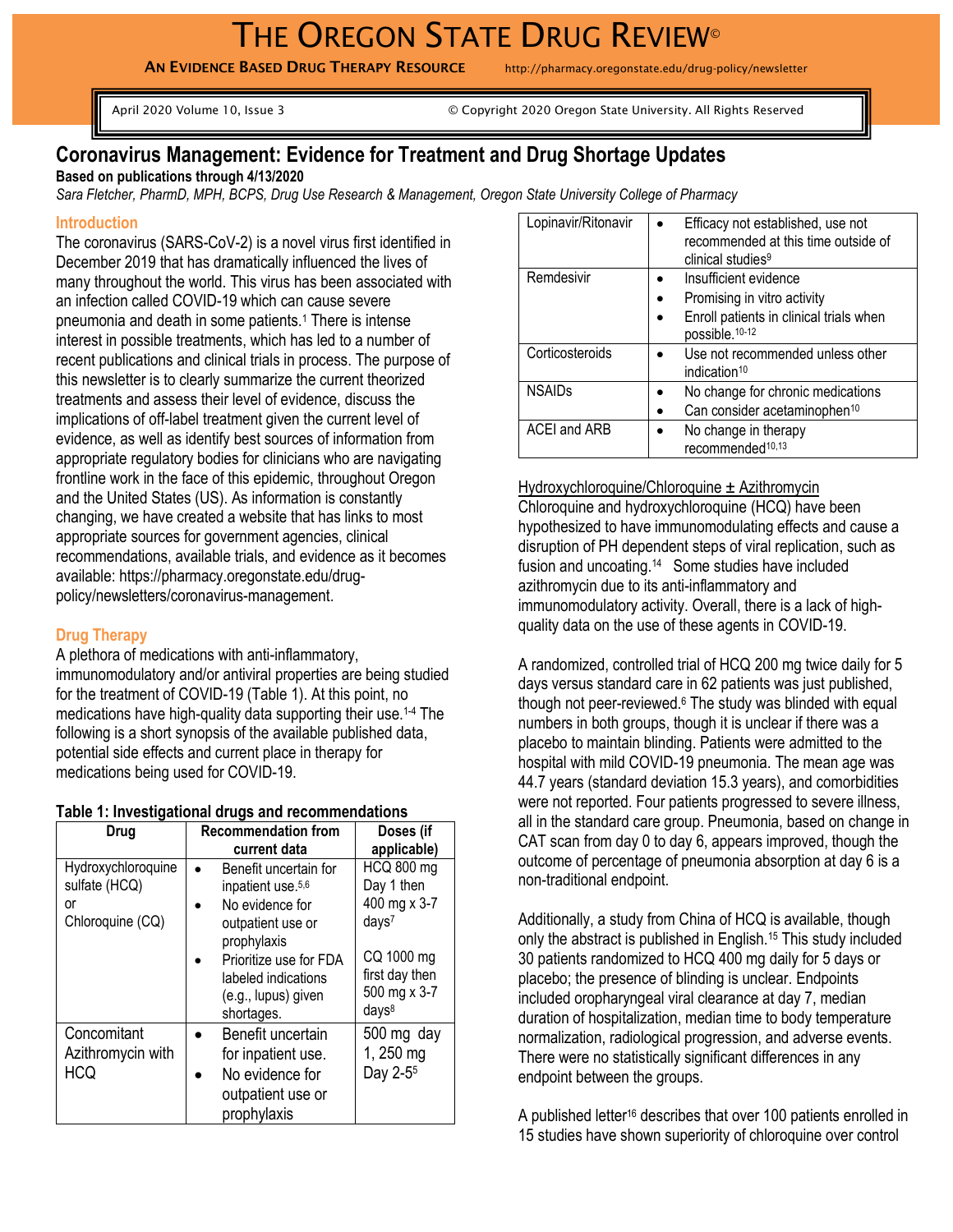treatment for the outcomes of inhibiting exacerbation of pneumonia, improving radiological findings, viral clearance, and reduction of disease course. The details of these trial designs and data of the results are not yet published. A February 15<sup>th</sup>, 2020 conference in China used these results to add chloroquine to the People's Republic of China guidelines for the treatment of COVID-19.

A non-randomized, open-label study<sup>5</sup> from France has been criticized by the medical community for publication due to the very low quality of the research methodology and inability to draw valid conclusions from the results. It evaluated HCQ 200 mg three times day for 10 days in 14 patients and HCQ (same dose) + azithromycin 500 mg on day 1, then 250 mg daily for next 4 days in 6 patients. These 20 patients were compared to 16 control patients, many of which were being treated at other hospitals. An additional 6 patients (6 of 26) receiving HCQ were lost to follow up and were not included in the per protocol analysis. The endpoint was nasopharyngeal viral clearance at day 6. While there was a statistically significant reduction in clearance by day 6 in those receiving HCQ compared to control (70% vs. 12.5%; p=0.001), and this difference was more pronounced when looking only at patients in the HCQ + azithromycin arm compared to HCQ alone (100% vs 57.1%), there are many important drawbacks. This small study was open-label, non-randomized, and had a high rate of attrition. There was no standardization related to the severity of the COVID-19 infection, nor results of clinical indicators related to the treatment. There were significant differences between the HCQ and HCQ + azithromycin group, but the group sizes were extremely small and it is unclear if azithromycin adds any clinical benefit. The extension of this study using the combination did not include a control group to allow comparison.<sup>17</sup> The significant attrition also introduces attrition bias, and of those 6 patient withdrawals, 3 went to the intensive care unit, 1 died, 1 discharged from the hospital on day 3, and 1 had intolerable nausea and vomiting.

HCQ has important side effects, including bone marrow suppression, cardiac and hepatic toxicity, as well as the theoretical risk of hemolytic anemia in patients with G6PD deficiency. The combination with azithromycin further increases the risk of QT prolongation. Patients in this study receiving both drugs were inpatients on daily electrocardiogram (ECG) monitoring and resulting QT measurements were not reported, therefore safety of this combination for outpatient use, particularly in those such as the elderly and those with underlying cardiovascular disease, is unknown. An 80 patient follow-up study of the combination did not report if there was any QTc prolongation when ECG monitoring was performed at baseline and every 2 days.<sup>17</sup>

At this point, the use of HCQ and chloroquine in select inpatients may be reasonable as it may reduce time to viral clearance. Utility of the addition of azithromycin is unclear and requires additional monitoring. Overall quality of data is very low and additional studies are needed to determine if viral clearance reduces disease severity, morbidity, and mortality. Use in outpatients is not yet supported by evidence, and widespread use is not appropriate given risk of shortages of these medications for patients with autoimmune disorders.

# Lopinavir/Ritonavir

After case reports and *in vitro* data suggesting that the HIV protease inhibitors lopinavir/ritonavir have activity against Middle Eastern Respiratory Syndrome (MERS-CoV), researchers in China conducted a randomized, open-label trial with lopinavir 400 mg/ritonavir 100 mg orally twice daily versus standard care for 14 days in hospitalized adults with COVID-19, pneumonia on chest imaging, and impaired oxygenation.<sup>9</sup> Patients were stratified by level of oxygen support at enrollment and followed for 28 days or until hospital discharge or death and analyzed using an intention-to-treat method. The primary endpoint was time to clinical improvement defined as a 2-point improvement on a 7-point ordinal scale. Multiple other clinical, virologic, and safety endpoints were included such as: duration of hospitalization, viral detection over time, and adverse events during treatment. Enrollment was suspended when another investigational agent became available for study. There was no statistical difference in the primary endpoint of time to clinical improvement. The intervention group showed a 15.5% between group difference (45.5% vs 30%; confidence interval 2.2 to 28.8) in the secondary outcome of clinical improvement at day 14, but other clinical, virologic, and safety comparisons were not significant. Notably, 14% of lopinavir/ritonavir patients were unable to complete 14 days of therapy secondary to gastrointestinal side effects, 2 had serious acute gastritis, and 2 developed self-limiting skin eruptions. There were also several protocol violations related to receipt or non-receipt of investigational treatment by randomized group and roughly 1/3 of patients in both groups received glucocorticoids. Use of this combination outside of clinical trials is not yet warranted.

# Remdesivir

Remdesivir is an investigational antiviral with significant potential for use in COVID-19 infections based on *in vitro* data of inhibition of an RNA dependent RNA polymerase and experimental use in Ebola and MERS-CoV infections.<sup>18</sup> There are multiple clinical trials underway for use in COVID-19 infections.3,11 The manufacturer was allowing use of this medication outside of the clinical trial setting with a compassionate use protocol. However, due to immense demand, availability has been suspended while transitioning to an expanded access program. Exceptions will only be



Oregon DUR Board Newsletter Produced by OSU COLLEGE of PHARMACY DRUG USE RESEARCH & MANAGEMENT Managing Editor: Kathy Sentena sentenak@ohsu.edu

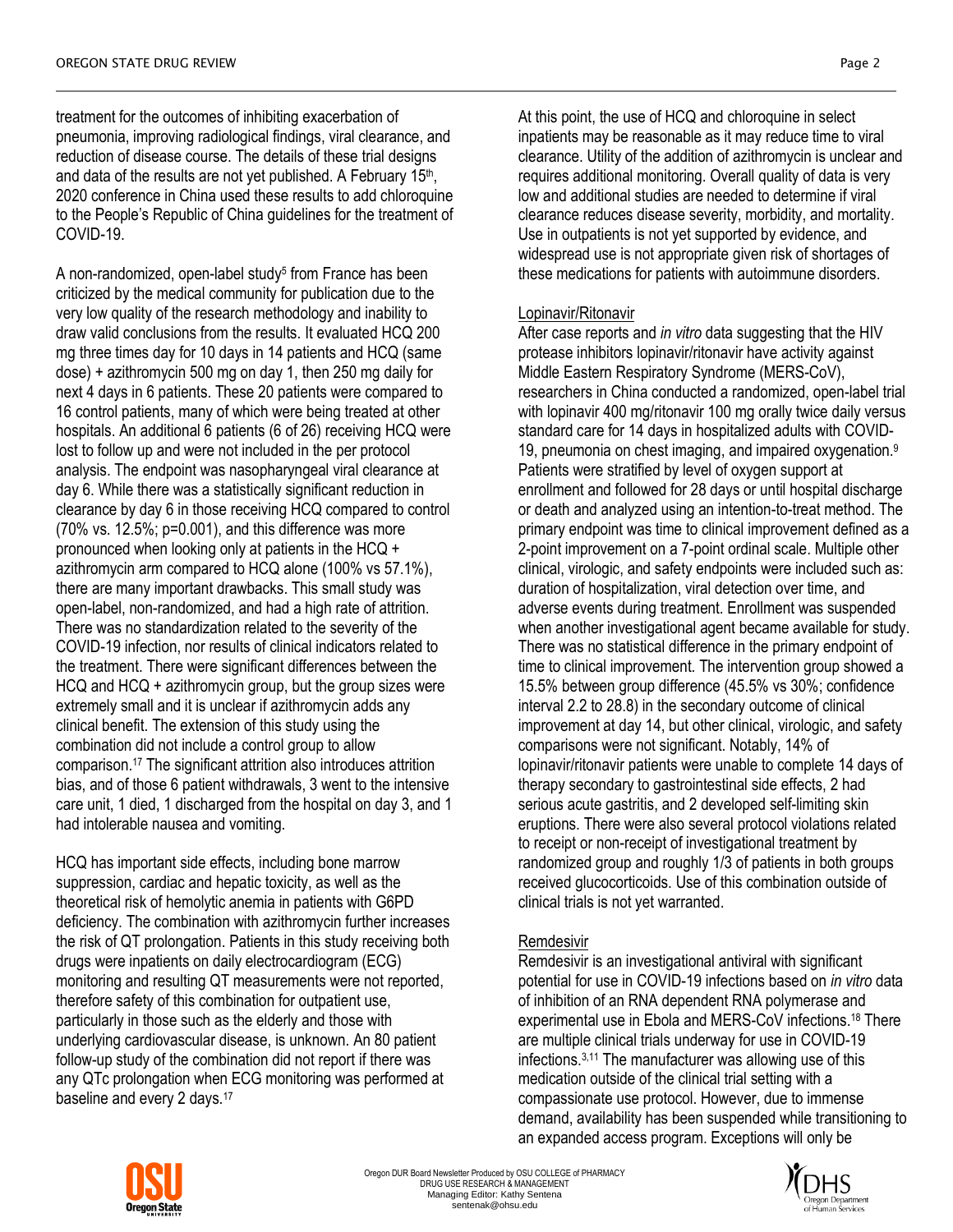considered for those with severe disease who are pregnant or under 18 years.<sup>10,12</sup> Preliminary results of single arm, open-label use of remdesivir via compassionate use protocols were recently published.<sup>19</sup> The patients were required to be inpatients requiring oxygen support or saturating less than 94% on room air, with creatinine clearance of more than 30 ml/min, and without severe liver enzyme derangement. After 8 were excluded for missing information and an erroneous drug start date, the 53 remaining patients had a mortality rate of 13%. Those on invasive ventilation had a mortality rate of 18% after completion of study drug over the 10-day infusion protocol. Clinicians should give strong consideration to trial enrollment for COVID-19 patients in areas where these trials are offered.

# **Medications to avoid: True or False?**

#### Corticosteroids, NSAIDs, ACEI, and ARBs

There are reports that some medications should be avoided in patients with suspected COVID-19. Corticosteroids are currently not recommended for routine use to treat COVID-19 patients unless there are other indications.<sup>10</sup> Conflicting data indicate that there may be benefit in very severe cases, but these data come with many biases and limitations.3,10 Methylprednisolone and dexamethasone are currently being studied in a least one trial each. 10,11 More information should be available once these have concluded.

Use of angiotensin-converting enzyme inhibitors (ACEI) and angiotensin receptor blockers (ARB) have both also come into question due to COVID-19. The binding mechanism of the virus utilizes angiotensin-converting enzyme (ACE) type 2. This has led to speculation of both harm and benefit.<sup>10</sup> Losartan is being studied as a therapy for COVID-19. Until more data are available, no change in therapy is currently recommended for agents that affect the renin-angiotensin aldosterone system, and this recommendation is supported by professional cardiology societies.<sup>13</sup>

News reports have stated that non-steroidal anti-inflammatory medications (NSAID), such as ibuprofen, can worsen COVID-19 outcomes. This is due to an unsubstantiated link to increases of ACE type 2 expression in NSAID users.<sup>10</sup> At this time, the data behind these assertions are anecdotal. The FDA currently makes no recommendations to avoid use, though for those without contraindications, acetaminophen can be used for management of pain or fever as an alternative.<sup>2,10</sup> Patients taking NSAIDs or aspirin for chronic conditions should continue unless other clinical reasons necessitate a change.

# **Ongoing studies and data**

There are a number of trials throughout the world and the US evaluating therapies for treatment and prophylaxis of COVID-19, including several in the Portland area.<sup>10,11</sup> Please see our

website or clinicaltrials.gov for current updates on available clinical trials in Oregon.

Many additional agents have been purported to have potential use in COVID-19 infection by direct antiviral effect or reduction of inflammatory immune response. Tocilizumab in particular has garnered much interest for patients with high interleukin-6 levels and cytokine release, often seen in severe COVID-19 pneumonia.<sup>10</sup> However, data remain limited as a randomized controlled trial in China is underway and a manufacturer sponsored global trial is being implemented.<sup>10</sup> Agents below are being researched but currently have minimal human data to recommend use outside of a formal clinical trial setting: arbidol, ascorbic acid, aviptadil, bevacizumab, bromhexine, carrimycin, cobicistat, darunavir, eculizumab, favipiravir, fingolimod, interferon, oseltamivir, pirfenidone, ribavirin, sarilumab, tetrandrine, thalidomide, and various traditional Chinese medicines.10,11

# **Shortages**

The development of this pandemic has resulted in widespread shortages of hospital supplies, including drug products. Shortages have been reported for HCQ, which is an essential medication for patients with lupus and other chronic diseases. To avoid further shortages, all prescriptions written for the offlabel treatment of COVID-19 should be reviewed for appropriateness and patients should be educated to avoid hording and stockpiling of medications. Patients should be encouraged to keep an adequate supply of at least two weeks on hand of chronic medications and advised that pharmacies will remain open during this time. Additionally, many local pharmacies are offering mail or delivery services to avoid interactions during this public health emergency. Early refills and conversion of prescriptions from 1 month to 3 month fills can result in worsening of shortages. Additionally, shortages of products manufactured in places like China may be delayed, though the specific products are not known. Continue to monitor the ASHP or FDA website for information and alternatives as these occur.<sup>10</sup>

# **Regulatory Guidance for Oregon**

On March 25<sup>th</sup>, 2020, the Oregon Board of Pharmacy instituted a temporary administrative order during the COVID-19 public health emergency (855-007-0085) to restrict use of hydroxychloroquine and chloroquine to chronic therapy for approved indications and proven COVID-19 infections in hospitalized patients.<sup>20</sup>

This order came 2 days after the Oregon Boards of Pharmacy and Medicine issued a joint statement of disapproval for false or inappropriate prescribing in a time of crisis.<sup>21</sup> The reasons prompting the writing of this statement were<sup>21</sup>:



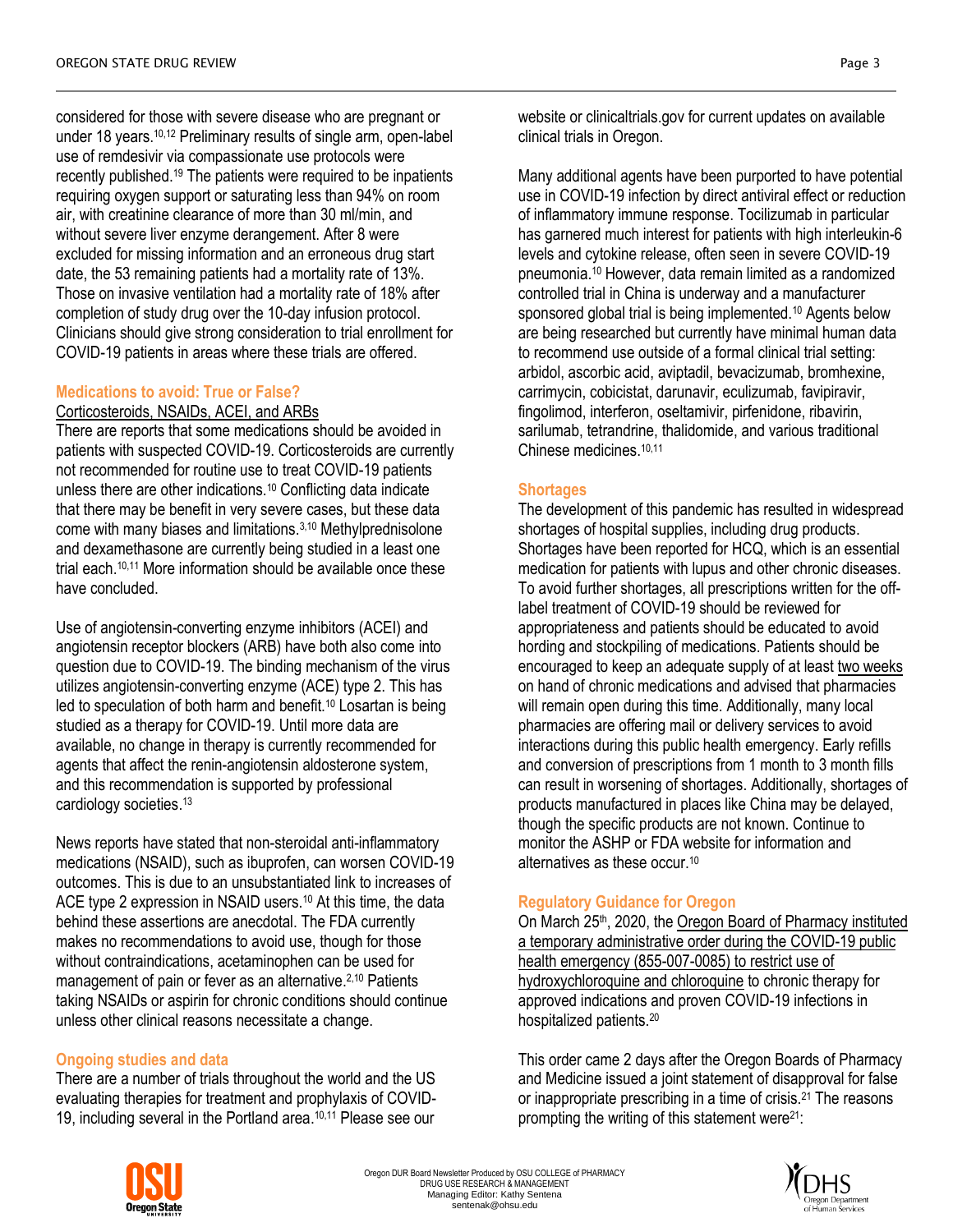- Creating the risk of adverse effects and additional harm.
- Creating shortages of therapies for patients who have legitimate medical need for the drug's intended purpose and use.
- Confounding the interpretation of efficacy (particularly when randomized controlled studies are necessary and are currently underway).
- Providing false hope to patients or a false sense of security.

The FDA has issued Emergency Use Authorizations for both medications for certain inpatients as well.<sup>4</sup>

# **Conclusions**

Providers are encouraged to consult recommended sources for the current recommendation on the most appropriate way to manage COVID-19. At this time there are no data to recommend a therapy for prophylaxis, and outpatient therapy should focus on supportive care and reducing risk of transmission. Additionally, based on the overall uncertainty of risks and benefits, it is best to administer all treatments in the context of a clinical trial if possible.<sup>22</sup> Best practices and appropriate prescribing should be adhered to now more than ever to maintain quality patient care and preserve needed resources for those conditions in which there is evidence for use.

*Peer Reviewed By: James Lewis, Pharm.D., FIDSA, Clinical Supervisor for Infectious Disease, Oregon Health and Science University, Portland, Oregon* 

# References:

- 1. World Health Organization. Coronavirus disease (COVID-19) pandemic. Available at: [https://www.who.int/emergencies/diseases/novel](https://www.who.int/emergencies/diseases/novel-coronavirus-2019)[coronavirus-2019](https://www.who.int/emergencies/diseases/novel-coronavirus-2019) Accessed March 29, 2020.
- 2. Food and Drug Administration. FDA advises patients on use of non-steroidal anti-inflammatory drugs (NSAIDs) for COVID-19. Available at: [https://www.fda.gov/drugs/drug](https://www.fda.gov/drugs/drug-safety-and-availability/fda-advises-patients-use-non-steroidal-anti-inflammatory-drugs-nsaids-covid-19)[safety-and-availability/fda-advises-patients-use-non](https://www.fda.gov/drugs/drug-safety-and-availability/fda-advises-patients-use-non-steroidal-anti-inflammatory-drugs-nsaids-covid-19)[steroidal-anti-inflammatory-drugs-nsaids-covid-19](https://www.fda.gov/drugs/drug-safety-and-availability/fda-advises-patients-use-non-steroidal-anti-inflammatory-drugs-nsaids-covid-19) Accessed March 29, 2020.
- 3. Centers for Disease Control and Prevention. Coronavirus (COVID-19). Available at: <https://www.cdc.gov/coronavirus/2019-ncov/index.html> Accessed: March 29, 2020.
- 4. Food and Drug Administration. Emergency Use Authorization for Chloroquine and Hydroxychloroquine. Available at: <https://www.fda.gov/media/136534/download> Accessed: March 28, 2020.
- 5. Gautret P, Lagier J-C, Parola P, et al. Hydroxychloroquine and azithromycin as a treatment of COVID-19: results of an

open-label non-randomized clinical trial. *International Journal of Antimicrobial Agents.* 2020.

- 6. Chen Z, Hu J, Zhang Z, et al. Efficacy of hydroxychloroquine in patients with COVID-19: results of a randomized clinical trial. 2020.
- 7. Food and Drug Administration. Fact sheet for healthcare providers emergency use authorization of hydroxychloroquine sulfate supplied from the strategic national stockpile for treatment of COVID-19 in certain hospitalized patients.Available at: <https://www.fda.gov/media/136537/download> Accessed April 3, 2020. .
- 8. Food and Drug Administration. Fact sheet for healthcare providers emergency use authorization of chloroquine phosphate supplied from the strategic national stockpile for treatment of COVID-19 in certain hospitalized patients. Available at: <https://www.fda.gov/media/136535/download> Accessed April 3, 2020. .
- 9. Cao B, Wang Y, Wen D, et al. A Trial of Lopinavir-Ritonavir in Adults Hospitalized with Severe Covid-19. *N Engl J Med.*  2020.
- 10. American Society of Health-System Pharmacists. Assessment of Evidence for COVID-19-related Treatments: Updated 3/37/2020. Available at: [https://www.ashp.org/-](https://www.ashp.org/-/media/assets/pharmacy-practice/resource-centers/Coronavirus/docs/ASHP-COVID-19-Evidence-Table.ashx?la=en&hash=B414CC64FD64E1AE8CA47AD753BA744EDF4FFB8C) [/media/assets/pharmacy-practice/resource](https://www.ashp.org/-/media/assets/pharmacy-practice/resource-centers/Coronavirus/docs/ASHP-COVID-19-Evidence-Table.ashx?la=en&hash=B414CC64FD64E1AE8CA47AD753BA744EDF4FFB8C)[centers/Coronavirus/docs/ASHP-COVID-19-Evidence-](https://www.ashp.org/-/media/assets/pharmacy-practice/resource-centers/Coronavirus/docs/ASHP-COVID-19-Evidence-Table.ashx?la=en&hash=B414CC64FD64E1AE8CA47AD753BA744EDF4FFB8C)[Table.ashx?la=en&hash=B414CC64FD64E1AE8CA47AD7](https://www.ashp.org/-/media/assets/pharmacy-practice/resource-centers/Coronavirus/docs/ASHP-COVID-19-Evidence-Table.ashx?la=en&hash=B414CC64FD64E1AE8CA47AD753BA744EDF4FFB8C) [53BA744EDF4FFB8C](https://www.ashp.org/-/media/assets/pharmacy-practice/resource-centers/Coronavirus/docs/ASHP-COVID-19-Evidence-Table.ashx?la=en&hash=B414CC64FD64E1AE8CA47AD753BA744EDF4FFB8C) Accessed: March 29, 2020.
- 11. NIH National Library of Medicine. ClinicalTrials.gov. Available at: <https://clinicaltrials.gov/ct2/results?cond=COVID-19> Accessed March 27th, 2020.
- 12. Gilead Sciences. Available at: <https://rdvcu.gilead.com/> Accessed: March 29, 2020.
- 13. American College of Cardiology. HFSA/ACC/AHA Statement addresses concerns re:using RAAS antagonists in COVID-19. Available at: [https://www.acc.org/latest-in](https://www.acc.org/latest-in-cardiology/articles/2020/03/17/08/59/hfsa-acc-aha-statement-addresses-concerns-re-using-raas-antagonists-in-covid-19)[cardiology/articles/2020/03/17/08/59/hfsa-acc-aha](https://www.acc.org/latest-in-cardiology/articles/2020/03/17/08/59/hfsa-acc-aha-statement-addresses-concerns-re-using-raas-antagonists-in-covid-19)[statement-addresses-concerns-re-using-raas-antagonists](https://www.acc.org/latest-in-cardiology/articles/2020/03/17/08/59/hfsa-acc-aha-statement-addresses-concerns-re-using-raas-antagonists-in-covid-19)[in-covid-19](https://www.acc.org/latest-in-cardiology/articles/2020/03/17/08/59/hfsa-acc-aha-statement-addresses-concerns-re-using-raas-antagonists-in-covid-19) Accessed April 1, 2020.
- 14. Colson P, Rolain JM, Raoult D. Chloroquine for the 2019 novel coronavirus SARS-CoV-2. *Int J Antimicrob Agents.*  2020;55(3):105923.
- 15. Chen J, Liu D, Li L et al. A pilot study of hydroxychloroquine in treatment of patients with common coronavirus disease-19 (COVID-19). J Zhejiang Univ. 2020; Mar. (DOI 10.3785/j.issn. 1008-9292.2020.03.03).
- 16. Gao J, Tian Z, Yang X. Breakthrough: Chloroquine phosphate has shown apparent efficacy in treatment of COVID-19 associated pneumonia in clinical studies. *Biosci Trends.* 2020;14(1):72-73.
- 17. Gautret P, Lagier J-C, Parola P, et al. Clinical and microbiological effect of a combination of hydroxychloroquine and azithromycin in 80 COVID-19 patients with at least a six-day follow up: an observational study. 2020.